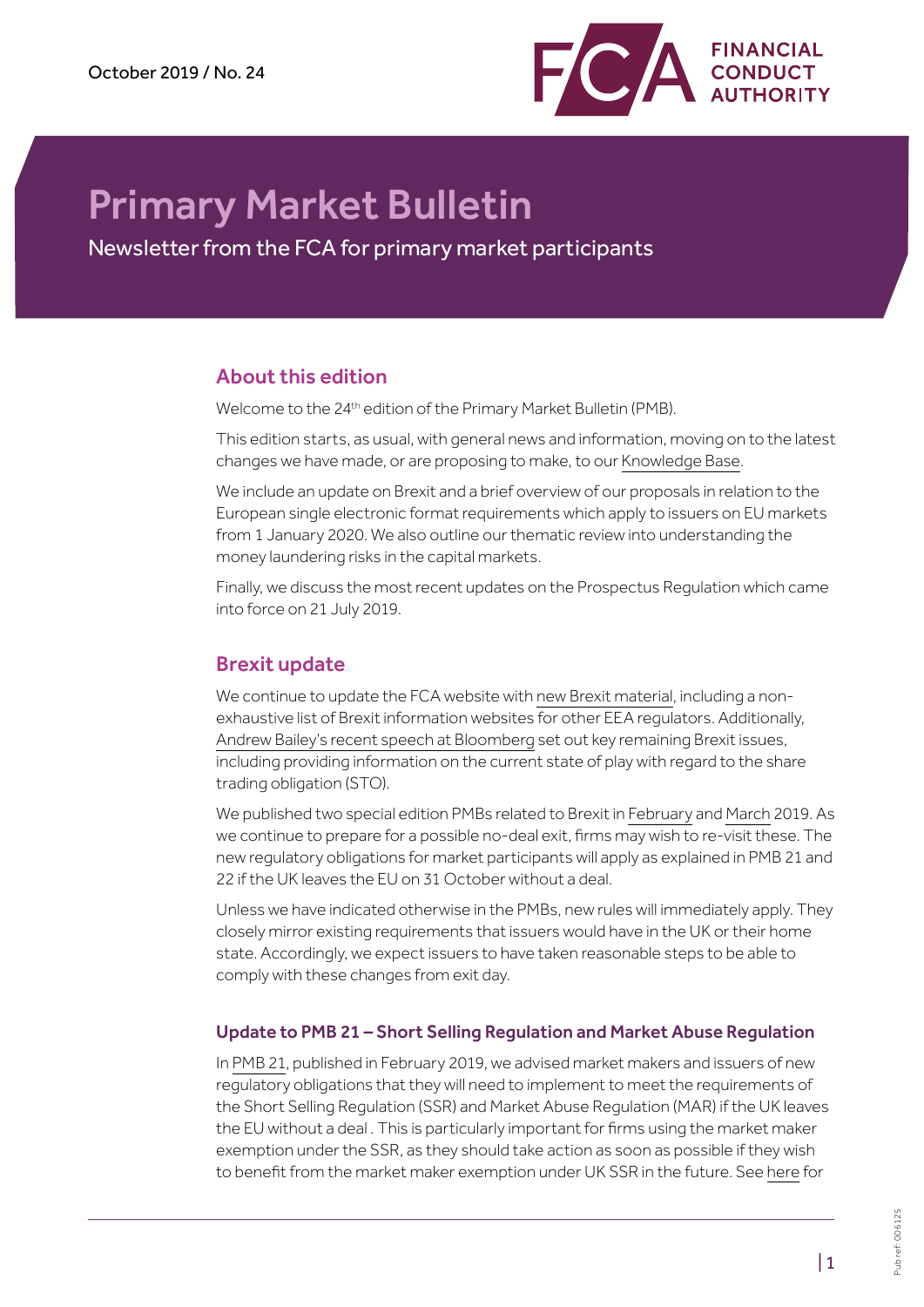more information on this.

#### *Update on our work on the UK Short Selling Regulation*

In PMB 21, we explained the regulatory changes to be implemented for the SSR after exit, including the production of the list of exempted shares required under Article 16 of the SSR that ESMA currently publishes on its website. In PMB 21, we explained that under the UK SSR we will take responsibility for publishing the list of shares traded in the UK, where the principal trading venue is in a third country and that this list will be published on our website. We provide an update on this work below.

We will be publishing the UK list of exempted shares on exit day on our UK SSR webpage. Market participants will then have this information on time for their net short position submissions to us. As per the UK SSR, our UK list of exempted shares will initially comprise two lists:

- A. The FCA's list of exempted shares, containing all shares admitted to trading on UK trading venues where their principal trading venue is outside the UK; and
- **B.** ESMA's list of exempted shares as of exit day. The shares on this list will remain exempt from some of the requirements in UK SSR during two years after exit day, including the reporting requirements under Articles 5 and 6 of UK SSR.

Further details on how these lists will operate will be provided on the day of publication.

## Update to PMB 22 – Listing Rules, Disclosure Guidance and Transparency Rules and the Prospectus Rules

In [PMB 22,](https://www.fca.org.uk/publication/newsletters/primary-market-bulletin-22.pdf) published in March 2019, we advised issuers and other stakeholders of key changes to the Listing Rules, the Disclosure Guidance and Transparency Rules, and the Prospectus Rules that will be applicable if the UK leaves the EU without a deal.

## *Update on Use of EU-adopted International Financial Reporting Standards (IFRS)*

In PMB 22, we noted that HM Treasury intended to issue an equivalence decision in time for the UK's exit from the EU in relation to the use of IFRS. This would determine that EUadopted IFRS can continue to be used to prepare financial statements for Transparency Directive requirements, and for preparing a prospectus under the prospectus regime.

On 11 April 2019, HM Treasury made such an [equivalence determination](http://www.legislation.gov.uk/uksi/2019/541/pdfs/uksiod_20190541_en.pdf) under [The](http://www.legislation.gov.uk/uksi/2019/541/contents/made)  [Equivalence Determinations for Financial Services and Miscellaneous Provisions](http://www.legislation.gov.uk/uksi/2019/541/contents/made)  [\(Amendment etc\) \(EU Exit\) Regulations 2019](http://www.legislation.gov.uk/uksi/2019/541/contents/made). This new equivalence determination has determined that EU-adopted IFRS is equivalent to UK-adopted international accounting standards (UK-IAS) for the purposes of the Transparency Directive and for preparing a prospectus under the Prospectus Directive. This means that, provided that the FCA grants third-country issuers an exemption in relation to EU-adopted IFRS, third country issuers will be able to use EU-adopted IFRS when preparing consolidated accounts for financial years beginning on or after exit day, instead of having to translate the accounts to UK-IAS. HM Treasury are working on updating the April equivalence determination to reflect the shift to the Prospectus Regulation (see discussion below).

#### *Update on the Prospectus Regime*

Since PMB 22 was published, the Prospectus Regulation now applies in full in the UK.

To reflect the shift from Prospectus Directive to Prospectus Regulation on 21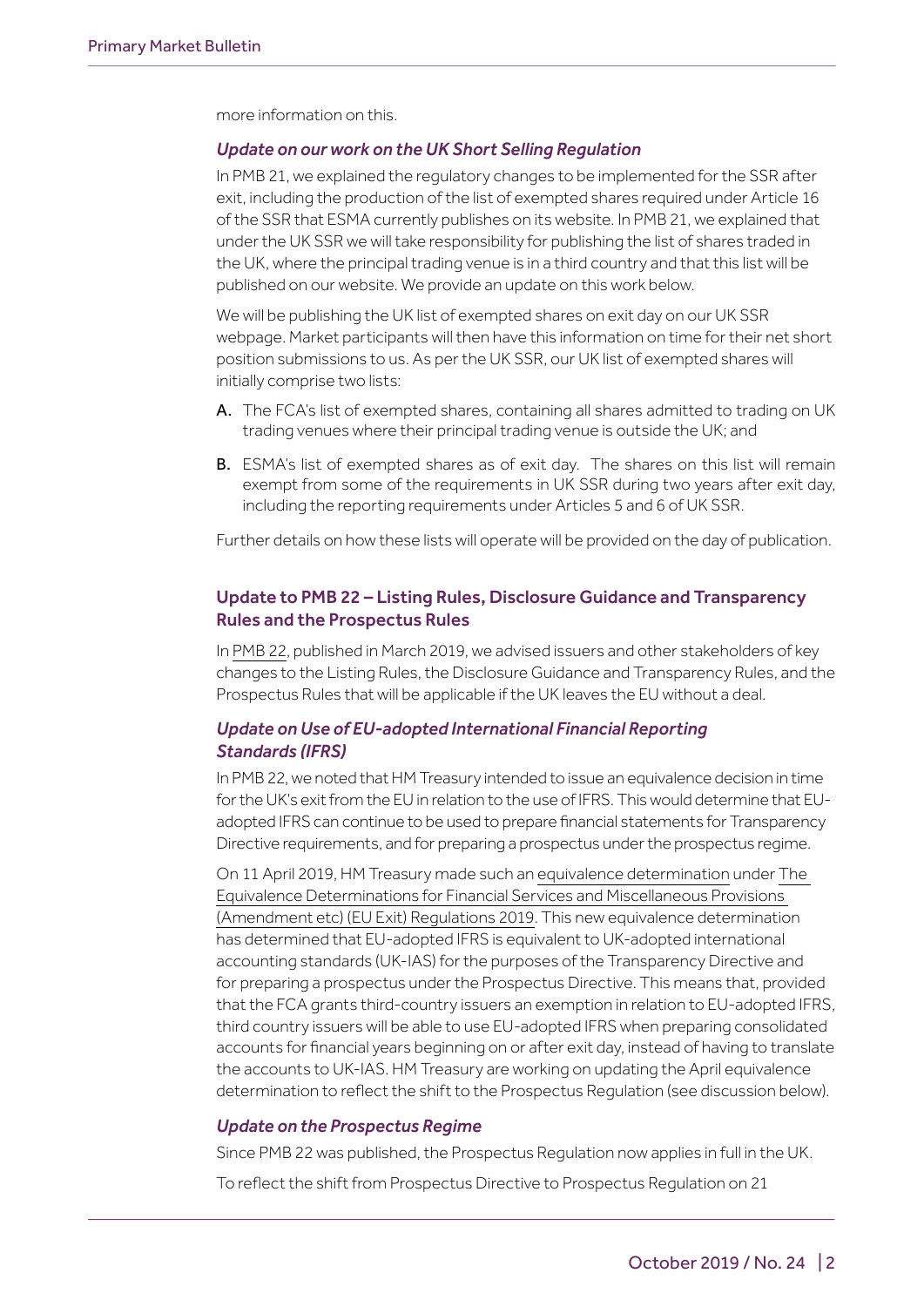July, Parliament made [The Financial Services and Markets Act 2000 \(Prospectus\)](https://www.legislation.gov.uk/uksi/2019/1043/made)  [Regulations 2019](https://www.legislation.gov.uk/uksi/2019/1043/made). We replaced our Prospectus Rules sourcebook with the Prospectus Regulation Rules sourcebook. We explained our changes in our Consultation Paper *Changes to align the FCA Handbook with the EU Prospectus Regulation*, [CP19/6](https://www.fca.org.uk/publication/consultation/cp19-06.pdf) and its similarly titled Policy Statement, [PS19/12.](https://www.fca.org.uk/publications/policy-statement/ps19-12-changes-align-fca-handbook-eu-prospectus-regulation)

If the UK leaves the EU on 31 October 2019 in a no-deal scenario the UK prospectus regime will be amended. On 5 September 2019, the Government published the [Prospectus \(Amendment etc.\) \(EU Exit\) Regulations 2019](http://www.legislation.gov.uk/uksi/2019/1234/contents/made) ('Prospectus Amendment SI') to ensure that the UK has a coherent and functioning prospectus regime once the UK leaves the EU.

We consulted in Chapter 7 of our Quarterly Consultation Paper No 25, [CP19/27](https://www.fca.org.uk/publications/consultation-papers/cp19-27-quarterly-consultation-paper-no-25) on changes to our Prospectus Regulation Rules sourcebook and related changes to the Listing Rules and other sourcebooks arising from EU Withdrawal. Our consultation closes on 4 October 2019.

The content of PMB 22 remains substantially correct and relevant, except that the Official Listings SI is amended by the Prospectus Amendment SI. We note that there are also new features of the Prospectus Regulation, such as the universal registration document (URD), which are accommodated in the Prospectus Amendment SI.

## What's new

## European single electronic format

 In our quarterly consultation paper (QCP) published on 6 September, we are proposing a new rule in the Disclosure Guidance and Transparency Rules sourcebook (DTR) to implement requirements for annual corporate reporting in the European single electronic format (ESEF) under the [Transparency Directive](https://eur-lex.europa.eu/legal-content/EN/TXT/PDF/?uri=CELEX:32004L0109&from=EN) (TD).

## *Our role in implementing ESEF in the UK*

 'ESEF' refers to the new electronic format for the preparation of the annual financial report (AFR) that issuers are required to make public under the TD. We support the aims of this initiative, which include improving the process of evaluating corporate performance by investors.

We are currently consulting on implementing ESEF in our role as competent authority for the TD. Our proposals are catering for the scenario where the UK remains subject to EU law on 1 January 2020. In other cases, we will update the market further on our plans for implementation as part of our feedback on the QCP.

#### *How ESEF works*

Companies with securities admitted to trading on a regulated market already have to publish audited financial statements annually. In the UK, they must file this information in the FCA's National Storage Mechanism (NSM).

The new requirements will make it mandatory for issuers to produce this information using the electronic format set out in a [regulatory technical standard](https://eur-lex.europa.eu/legal-content/EN/TXT/PDF/?uri=CELEX:32019R0815&from=EN) (RTS) of the European Commission. The RTS includes additional requirements for issuers who file audited, consolidated annual financial statements prepared in accordance with International Financial Reporting Standards (IFRS). These issuers must mark-up or 'tag' certain disclosures in their financial statements using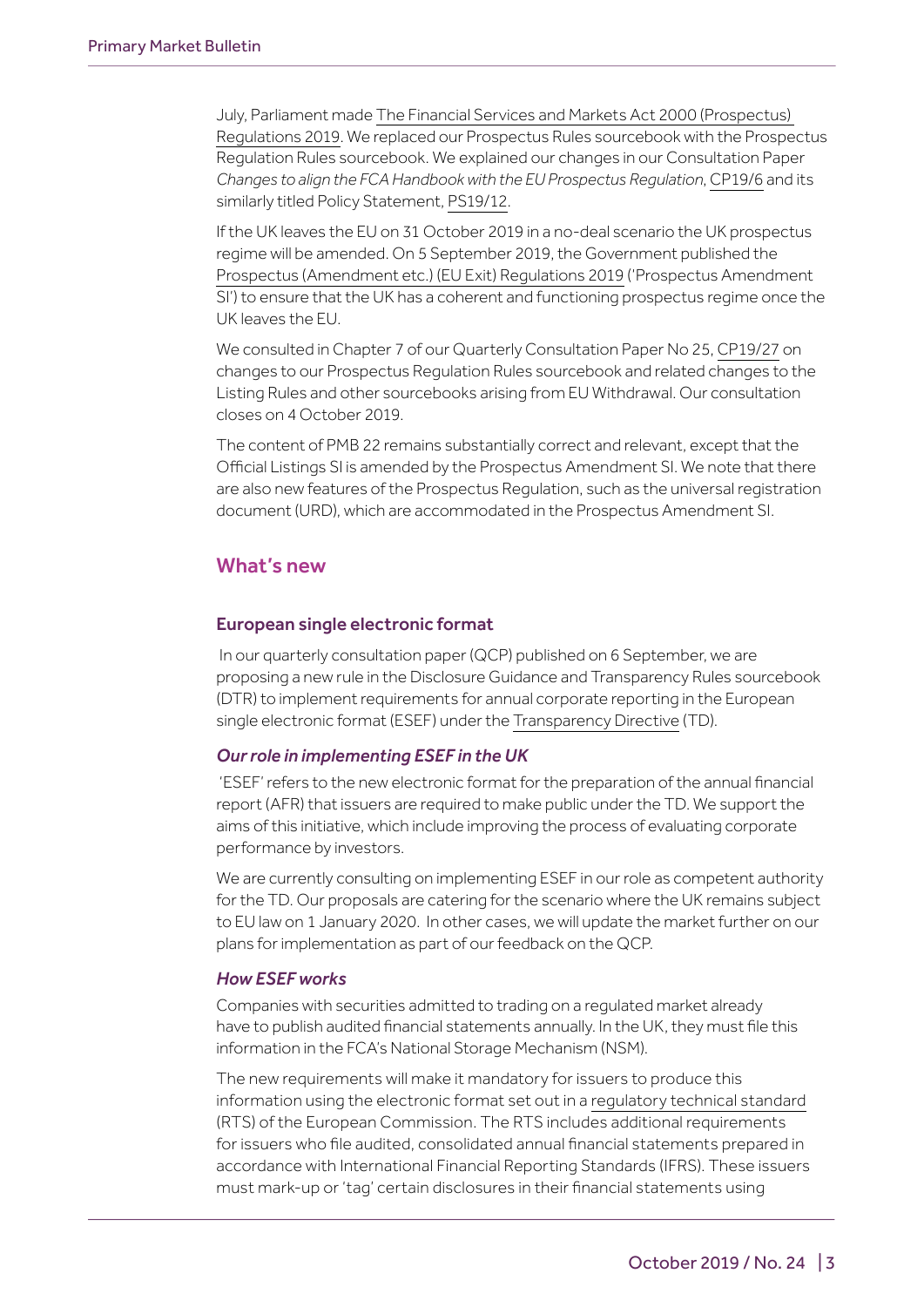structured data formatting processes.

The new DTR requirements for reporting in ESEF will replace the current practice of submitting the AFR to the NSM via the upload of a PDF file.

#### *What will issuers need to do to comply with ESEF?*

For accounting years beginning on or after 1 January 2020, issuers will be required to prepare their AFR in the new electronic reporting format and in accordance with the provisions set out in the RTS. Firstly, all issuers will need to submit their AFR to the NSM in a different file format: the Extensible Hypertext Markup Language (XHTML) format. Secondly, those issuers who prepare consolidated annual financial statements in accordance with IFRS must tag certain disclosures in their financial statements using the inline Extensible Business Reporting Language capabilities (iXBRL) which the file format supports. To do that, issuers must use the taxonomy specified in the RTS.

There will be various options available to issuers transitioning to the production of their AFR in the iXBRL format. For example, some may integrate tagging into their existing internal processes for producing AFRs. Others may outsource the work to a third party, particularly given much design work for AFRs is already outsourced to design agencies. We would expect that an issuer's approach to tagging will be influenced by its own particular circumstances.

The European Securities and Markets Authority has published [guidance materials](https://www.esma.europa.eu/policy-activities/corporate-disclosure/european-single-electronic-format) on its website to assist issuers and their service providers in preparing for ESEF.

#### *Responding to our consultation on ESEF*

Reponses to our ESEF proposals should be sent to the address or email set out in the QCP by 1 November 2019.

## Thematic review - Understanding the money laundering risks in the capital markets

In June 2019, we published our thematic review '[Understanding the money laundering](https://www.fca.org.uk/publications/thematic-reviews/tr19-4-understanding-money-laundering-risks-capital-markets)  [risks in the capital markets'](https://www.fca.org.uk/publications/thematic-reviews/tr19-4-understanding-money-laundering-risks-capital-markets). This examined money laundering risks and vulnerabilities in capital markets and included an Annex of typologies to help inform industry. We found that participants were generally in the early stages of their thinking about these risks and some needed to do more to be aware of the money laundering risks they face.

Our focus was primarily on money-laundering risks in the secondary markets, however our report also included a section on primary-market services. It highlights the need for firms acting as NOMADs, corporate advisers to firms on NEX Exchange or sponsors for listings on the main market to note their obligations for customer due diligence. The report also says firms should be aware of the risk factors when relying on professionals such as lawyers, who can also be enablers of financial crime.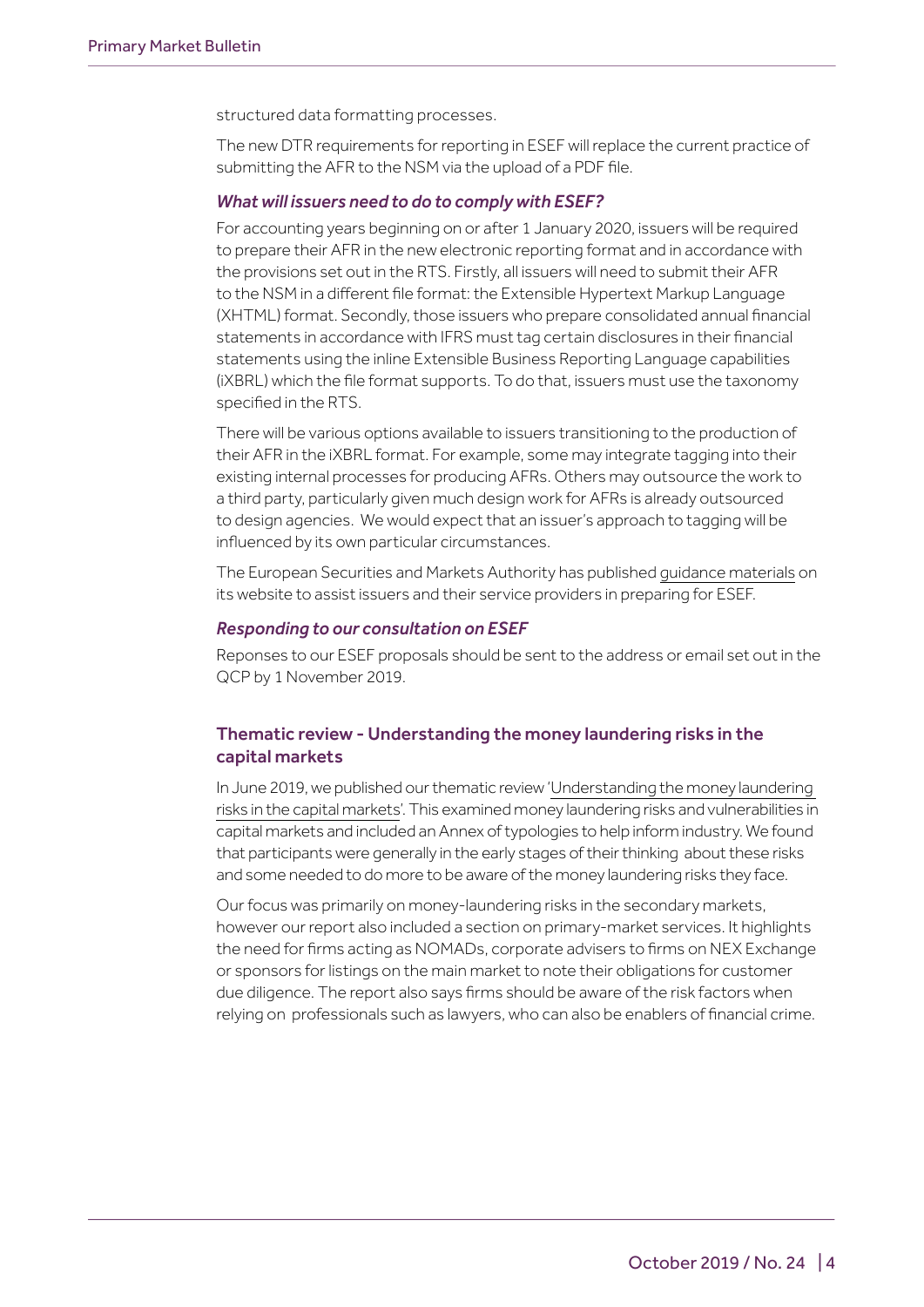# European updates

## Prospectus Regulation

#### *Issuer data submission requirements – implementation deferred*

As noted above, the new EU Prospectus Regulation came into full effect on 21 July 2019 and we published our [final rules](https://www.handbook.fca.org.uk/instrument/2019/FCA_2019_80.pdf) on 11 July 2019.

In [CP19/6 – Changes to align the FCA Handbook with the EU Prospectus Rules](https://www.fca.org.uk/publication/consultation/cp19-06.pdf) and [PS19/12 – Changes to align the FCA Handbook with the EU Prospectus Regulation:](https://www.fca.org.uk/publications/policy-statement/ps19-12-changes-align-fca-handbook-eu-prospectus-regulation)  [feedback to CP19/6](https://www.fca.org.uk/publications/policy-statement/ps19-12-changes-align-fca-handbook-eu-prospectus-regulation) we explained that when the Prospectus Regulation comes into full effect we will be required to report data to ESMA on our prospectus review activities. So we consulted on and finalised new rules (PRR 3.2.7 R and 3.2.8 R) to require issuers to provide us with the data we must send to ESMA.

However, ESMA advised EU authorities prior to 21 July 2019 that it does not require the full data set to be submitted at present. This is pending system changes that are unlikely to be completed until mid-2020. In light of this delay, we have decided to delay the implementation of changes to our ESS system that would enable us to collect the data. We therefore only made limited changes to the ESS portal for 21 July 2019. Issuers and their advisors should continue to use existing processes. We will provide updates on the implementation of further changes to the ESS system in due course.

## *Application of the FCA's Knowledge Base materials (such as Technical Notes and Procedural Notes) under the Prospectus Regulation*

Currently the materials set out in our [Knowledge Base](https://www.fca.org.uk/markets/ukla/knowledge-base) are still based on the provisions of UK national law implementing the old Prospectus Directive - not the new Prospectus Regulation. We are preparing to update our Knowledge Base materials and our website will be updated with revised materials in the Autumn of 2019. In the meantime, the guidance provided by the Technical Notes and Procedural Notes should be applied to prospectuses and other listing documents (as applicable) drawn up under the Prospectus Regulation to the extent they are compatible with the Prospectus Regulation. The application of the Technical Notes and Procedural Notes can help to facilitate the review process and assist issuers when drawing up prospectuses and other listing documents.

#### *ESMA update to its Q&As relating to the Prospectus Regulation*

On 12 July 2019 ESMA published [25 new Q&As](https://www.esma.europa.eu/press-news/esma-news/esma-updates-its-qas-relating-prospectus-regulation) on Regulation (EU) 2017/1129 (the "Prospectus Regulation"). Three of the Q&As give new clarifications on Prospectus Regulation issues that were not covered in, or did not apply to, the Q&As under the Prospectus Directive (PD). 22 of the Q&As are pre-existing Q&As under the PD which have been updated for the Prospectus Regulation.

ESMA has decided not to update another 28 pre-existing Q&As, currently contained in the PD Q&As as they will not be carried over in relation to the Prospectus Regulation.

ESMA will continue to analyse existing Q&As published on the PD. It will either update and carry them forward in the Q&A document on the Prospectus Regulation or not carry them forward.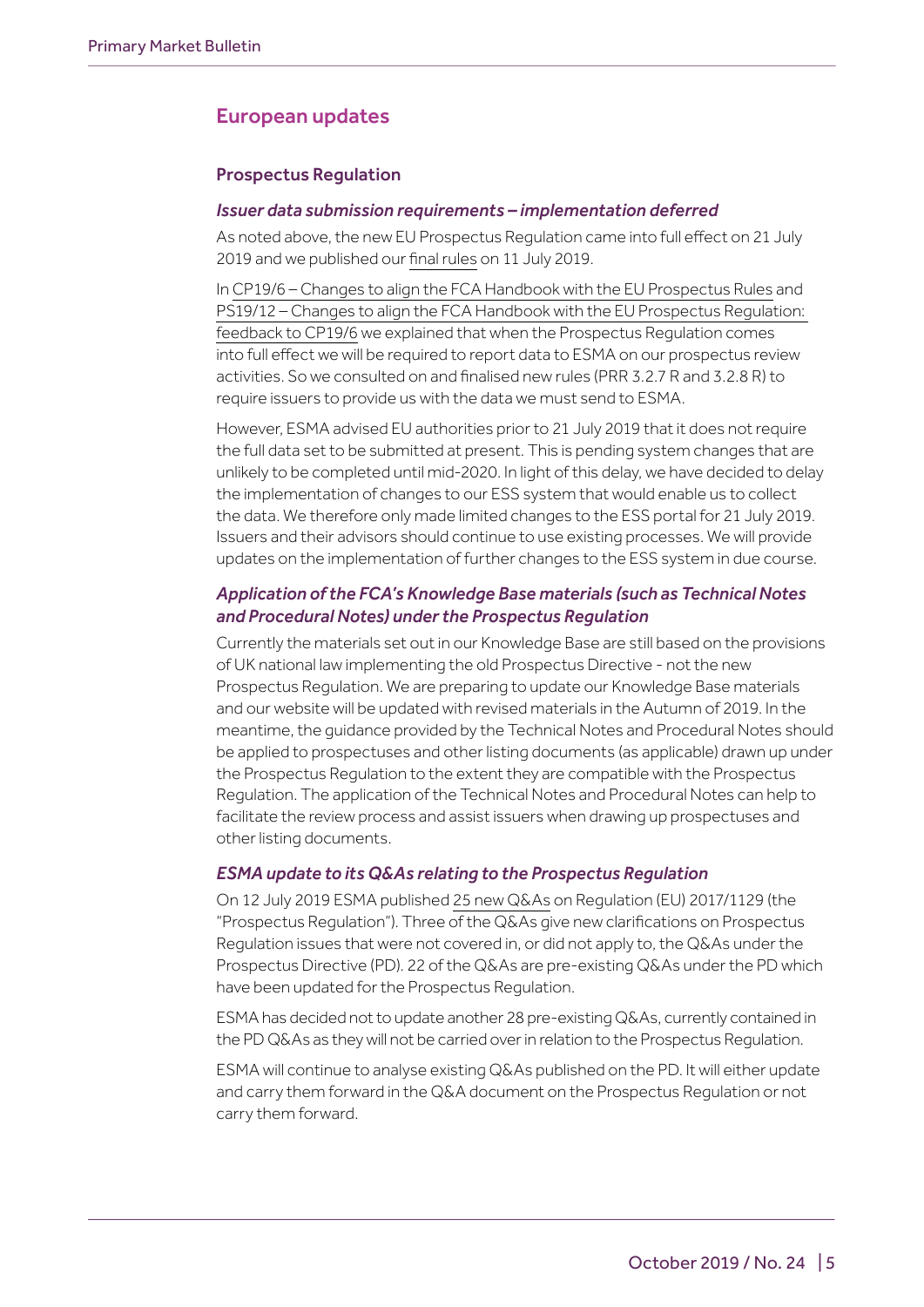It will continue to publish the existing PD Q&As during the period in which prospectuses that have been approved under the PD may continue to be valid, which is until 21 July 2020. After this period, these Q&As will no longer apply.

The latest [PD Q&As](https://www.esma.europa.eu/sites/default/files/library/esma31-62-780_qa_on_prospectus_related_topics.pdf) are dated 8 April 2019.

#### *ESMA guidelines on disclosure requirements under the Prospectus Regulation*

On 12 July ESMA published a consultation paper ["Draft Guidelines on disclosure](https://www.esma.europa.eu/sites/default/files/library/esma31-62-1239_cp_on_guidelines_on_prospectus_disclosure.pdf)  [requirements under the Prospectus Regulation".](https://www.esma.europa.eu/sites/default/files/library/esma31-62-1239_cp_on_guidelines_on_prospectus_disclosure.pdf) ESMA intends to update the existing CESR recommendations on complying with disclosure requirements in the Prospectus Directive to make them more consistent with the Prospectus Regulation, while at the same time converting them into guidelines.

The consultation closes on 4 October 2019 and ESMA is expected to publish a final report with a summary of all consultation responses and a final version of the guidelines on its website in Q2 2020.

# Consultation feedback and changes to the Knowledge Base

## Outcome of guidance consultations in PMB 20 and published guidance

We have made the following changes to the Knowledge Base following consultation in [PMB No. 20:](https://www.fca.org.uk/publication/newsletters/primary-market-bulletin-20.pdf)

- the amendment of 1 existing technical note
- the amendment of 1 existing procedural note
- the addition of 2 new procedural notes
- the deletion of 1 existing procedural note

Here, we summarise key feedback received on our proposals, and our response to that feedback.

## Technical notes

#### *Category: Governance and conduct*

*[FCA/TN/203.4 – Compliance with the Listing Principles and Premium Listing Principles](https://www.fca.org.uk/publication/ukla/tn-203-4.pdf)* [\(Amendment\)](https://www.fca.org.uk/publication/ukla/tn-203-4.pdf)

We only received minor drafting suggestions on the proposed amendments and so finalise this without further changes.

## Procedural notes

#### *[FCA/PN/906.2 – UKLA standard comments](https://www.fca.org.uk/publication/ukla/pn-906-1.pdf)* (Deletion)

We have received no feedback on our proposals and so we will delete this note.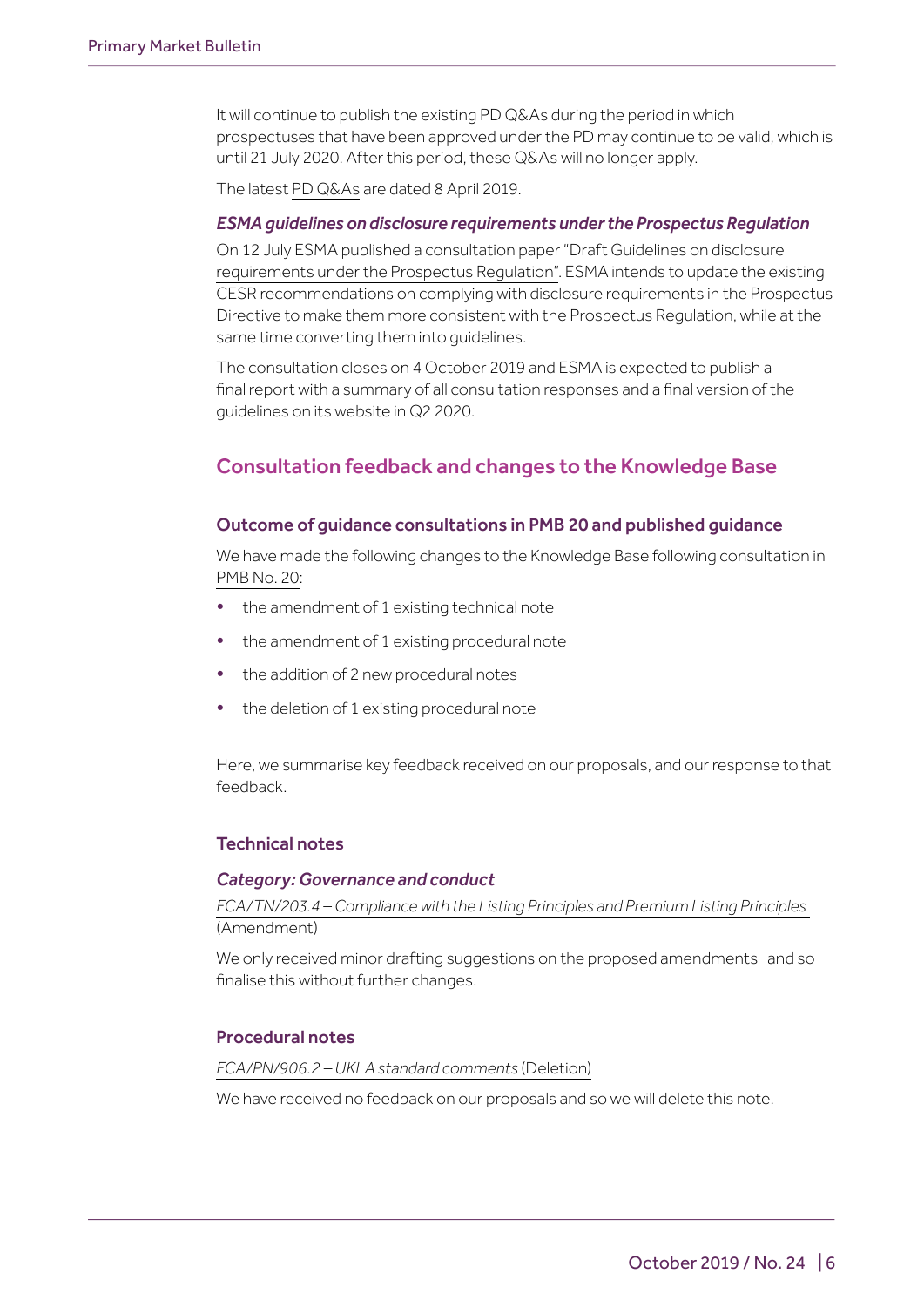#### *[FCA/PN/908.2 – Primary Market Oversight and Listing Transactions - decision making and](https://www.fca.org.uk/publication/ukla/pn-908-2.pdf)  [individual guidance process](https://www.fca.org.uk/publication/ukla/pn-908-2.pdf)* (Amendment)

We only received minor drafting suggestions on the proposed amendments and so finalise this without further changes.

#### *[FCA/PN/912.1 – Sponsor Service Enquiry Line](https://www.fca.org.uk/publication/ukla/pn-912-1.pdf)* (New)

We have received no feedback on the suggested amendments and so finalise this in its current form.

#### *[FCA/PN/913.1 – Schemes of Arrangement](https://www.fca.org.uk/publication/ukla/pn-913-1.pdf)* (New)

We received feedback to our note on Schemes of Arrangement (FCA/PN/913.1) as published in PMB 20.

There were comments on the last paragraph of the note about the form of words that could be used in the supporting letter the note suggests should be sent to us where an issuer does not want to use a suspension. The suggestions are sensible. However, we do not prescribe the wording and structure of the letter and so do not intend to make changes to this section of the procedural note. The note sets out potential approaches and illustrates methods we consider meet the LR requirements. We recognise there are different ways of structuring this type of transaction and the key message is that whatever structure the issuer proposes, it is important to engage with us as early as possible.

Another comment suggested a change to drafting to make a statement that transactions would complete 'immediately" upon the scheme of arrangement becoming effective. However, the note's point is that transactions (i.e. cancellation and admission) need to complete at the same time,. This is why we use the word 'simultaneous' in the fourth paragraph of the article.

We are therefore finalising this note as set out in PMB 20.

## Proposed changes to our guidance

We are consulting on the following further proposed changes to the Knowledge Base:

- the amendment of 1 existing technical note
- the addition of 1 new technical note

#### *Category: Closed-ended investment funds*

#### *[FCA/TN/409.1 – Master-feeder structures](https://www.fca.org.uk/publication/ukla/tn-409-1.pdf)* (Amendment)

The rules in LR15 for feeder funds take taking into account diversification at the level of the master fund to enable these funds to comply with the LR15 risk diversification requirements . However, where there is only one fund acting as a 'feeder' for a specific master fund, we would not consider this as a genuine master-feeder structure that can use this route. We thought it helpful to clarify this point and so propose to amend our existing technical note on master-feeder structures to incorporate this view.

*[FCA/TN/411.1 – Class testing changes to an investment management agreement where](https://www.fca.org.uk/publication/ukla/tn-411-1.pdf)  [there are unquantifiable benefits](https://www.fca.org.uk/publication/ukla/tn-411-1.pdf)* (New)

Under LR11, changes to the terms of an existing investment management agreement between a closed-ended fund and its investment manager are classifiable as related party transactions. The Knowledge Base currently contains two technical notes setting out our approach to classification of specific changes being made to an investment